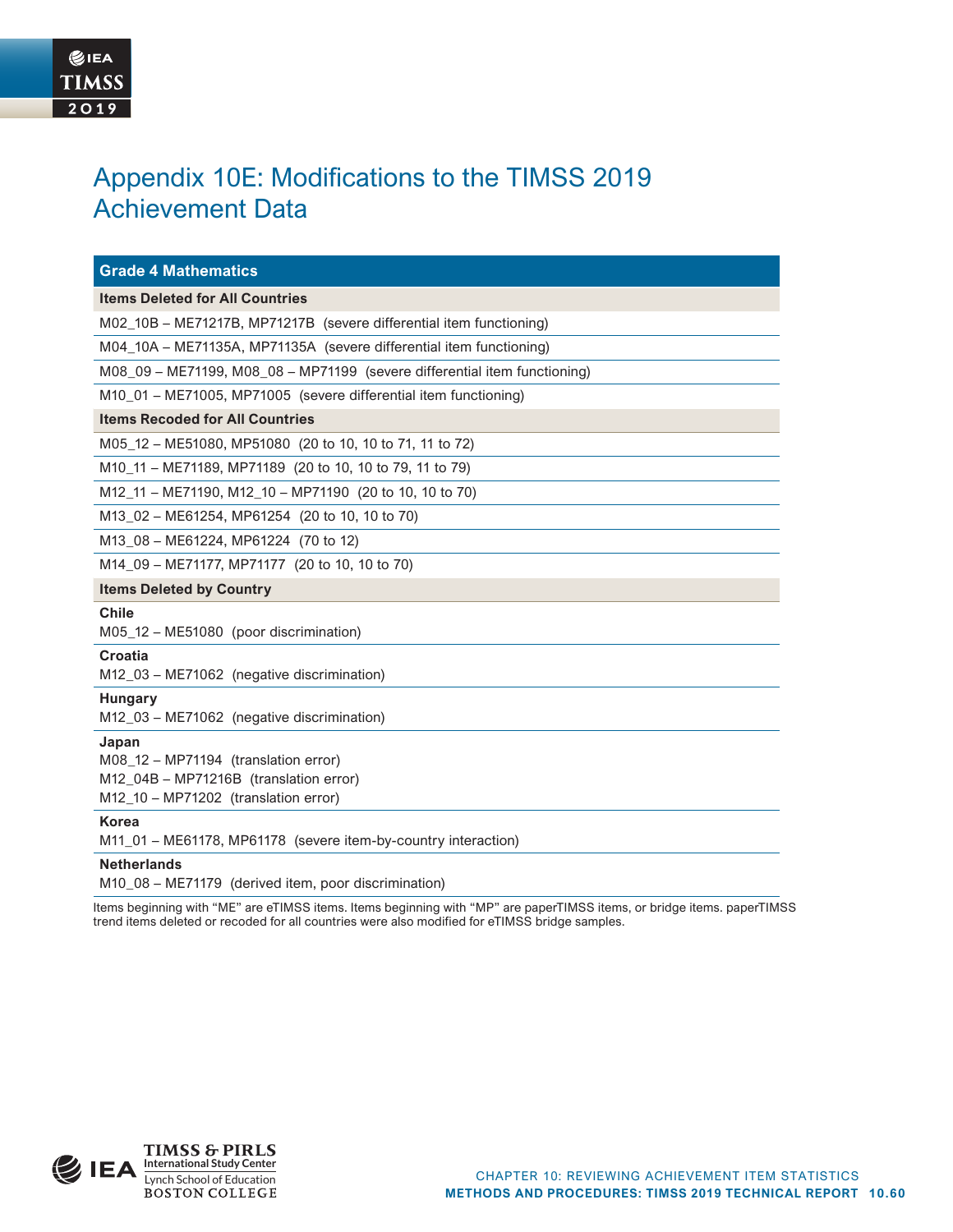|  | <b>Grade 4 Mathematics - Less Difficult</b>                                             |
|--|-----------------------------------------------------------------------------------------|
|  | <b>Items Deleted for All Countries</b>                                                  |
|  | MP02 10B – MP71217B (severe differential item functioning)                              |
|  | MP08 08 - MP71199 (severe differential item functioning)                                |
|  | <b>Items Recoded for All Countries</b>                                                  |
|  | MP13 02 - MP61254 (20 to 10, 10 to 70)                                                  |
|  | MP13_08 - MP61224 (70 to 12)                                                            |
|  | <b>Items Deleted by Country</b>                                                         |
|  | Bosnia and Herzegovina (Cyrillic language only)<br>MP13 03, MP61244 (translation error) |
|  | <b>Morocco</b><br>MN11 $09 - \text{MN}11158$ (poor reliability)                         |
|  | Saudi Arabia                                                                            |

MP13\_01 – MP61240 (derived item, translation error)

Items beginning with "MP" are items shared with the regular fourth grade mathematics assessment. Items beginning with "MN" are items unique to less difficult mathematics.

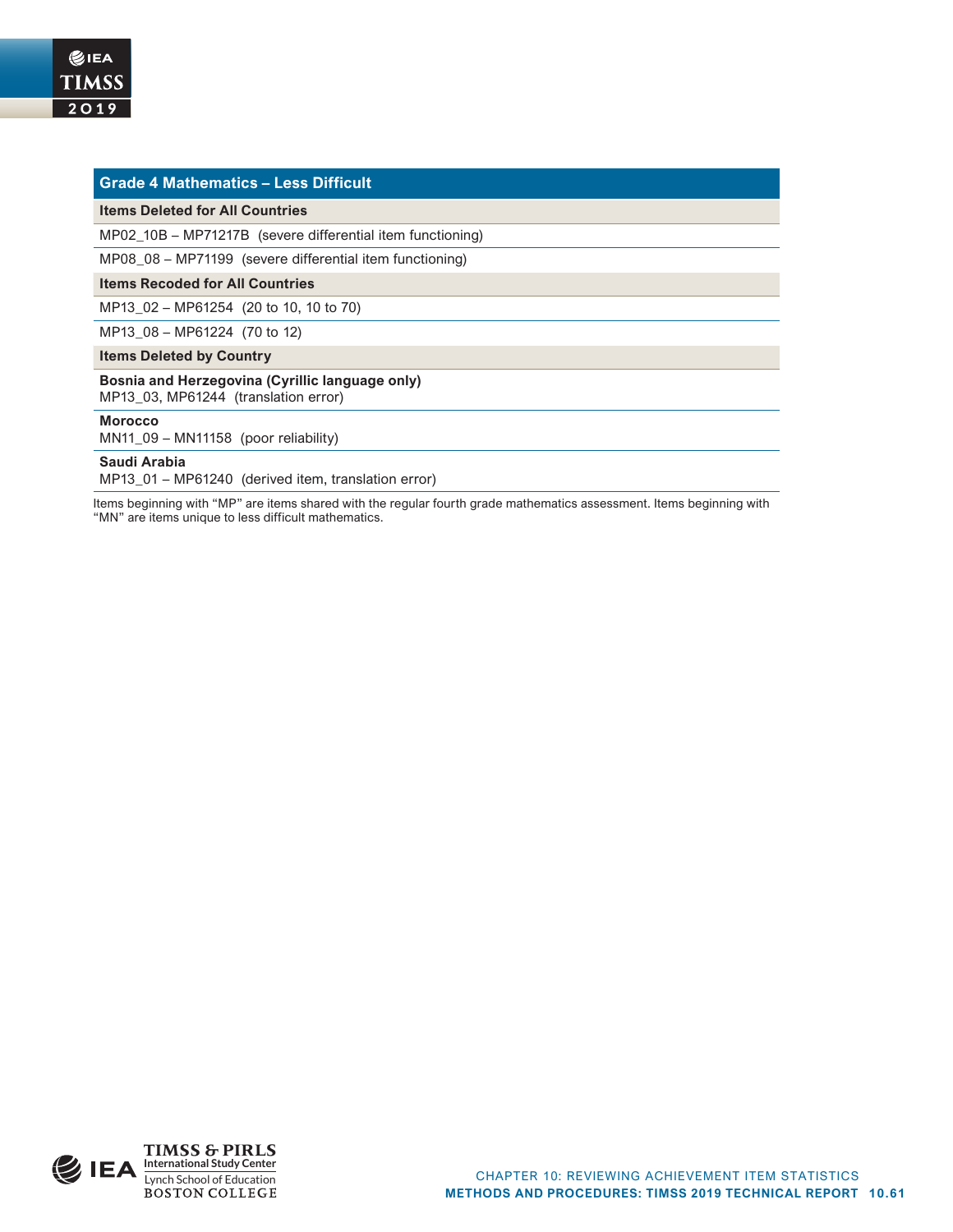| <b>Grade 4 Science</b>                                                                 |  |  |  |  |  |  |
|----------------------------------------------------------------------------------------|--|--|--|--|--|--|
| <b>Items Deleted for All Countries</b>                                                 |  |  |  |  |  |  |
| S05_02 - SE51020, SP51020 (poor discrimination)                                        |  |  |  |  |  |  |
| S06_05 - SE61166, SP61166 (poor discrimination)                                        |  |  |  |  |  |  |
| S07_03C - SE51138C, SP51138C (poor discrimination)                                     |  |  |  |  |  |  |
| S08_01 - SE71091, SP71091 (severe differential item functioning)                       |  |  |  |  |  |  |
| S10_11 - SP71921 (poor discrimination)                                                 |  |  |  |  |  |  |
| S12_09 - SE71910, SP71910 (severe differential item functioning)                       |  |  |  |  |  |  |
| S13_01 - SE61125, SP61125 (poor discrimination)                                        |  |  |  |  |  |  |
| S14_03 - SE71021, SP71021 (severe differential item functioning)                       |  |  |  |  |  |  |
| <b>Items Recoded for All Countries</b>                                                 |  |  |  |  |  |  |
| S12_01 - SE71031, SP71031 (11 to 70)                                                   |  |  |  |  |  |  |
| S13 02 - SE61014, SP61014 (20 to 10, 10 to 70)                                         |  |  |  |  |  |  |
| <b>Items Deleted by Country</b>                                                        |  |  |  |  |  |  |
| Azerbaijan (Azerbaijani language only)<br>S10_06 - SP71080 (translation error)         |  |  |  |  |  |  |
| Bosnia and Herzegovina (Serbian language only)<br>S04_08 - SP71102 (translation error) |  |  |  |  |  |  |
| <b>Chile</b><br>S10_11 - SE71921 (negative discrimination)                             |  |  |  |  |  |  |
| <b>France</b><br>S07_02 - SE51051 (negative discrimination)                            |  |  |  |  |  |  |
| Georgia<br>S13_03 - SE61056 (poor discrimination)                                      |  |  |  |  |  |  |
| Germany<br>S01_03A - SE51132A, SP51132A (translation error)                            |  |  |  |  |  |  |
| Kosovo<br>S03_03 - SP61054 (poor reliability)<br>S13_02 - SP61014 (poor reliability)   |  |  |  |  |  |  |
| <b>Morocco</b><br>S03_03 - SP61054 (poor reliability)                                  |  |  |  |  |  |  |
| <b>Netherlands</b><br>S01_06 - SP51063 (negative discrimination)                       |  |  |  |  |  |  |
| Portugal<br>S10_11 - SE71921 (negative discrimination)                                 |  |  |  |  |  |  |
| <b>Russian Federation</b><br>S07_07 - SE51200 (severe item-by-country interaction)     |  |  |  |  |  |  |
| Saudi Arabia<br>0001000                                                                |  |  |  |  |  |  |

S11\_06 – SP61093 (poor reliability) S13\_11 – SP61124 (derived item, poor discrimination)

Items beginning with "SE" are eTIMSS items. Items beginning with "SP" are paperTIMSS items, or bridge items. paperTIMSS trend items deleted or recoded for all countries were also modified for eTIMSS bridge samples.

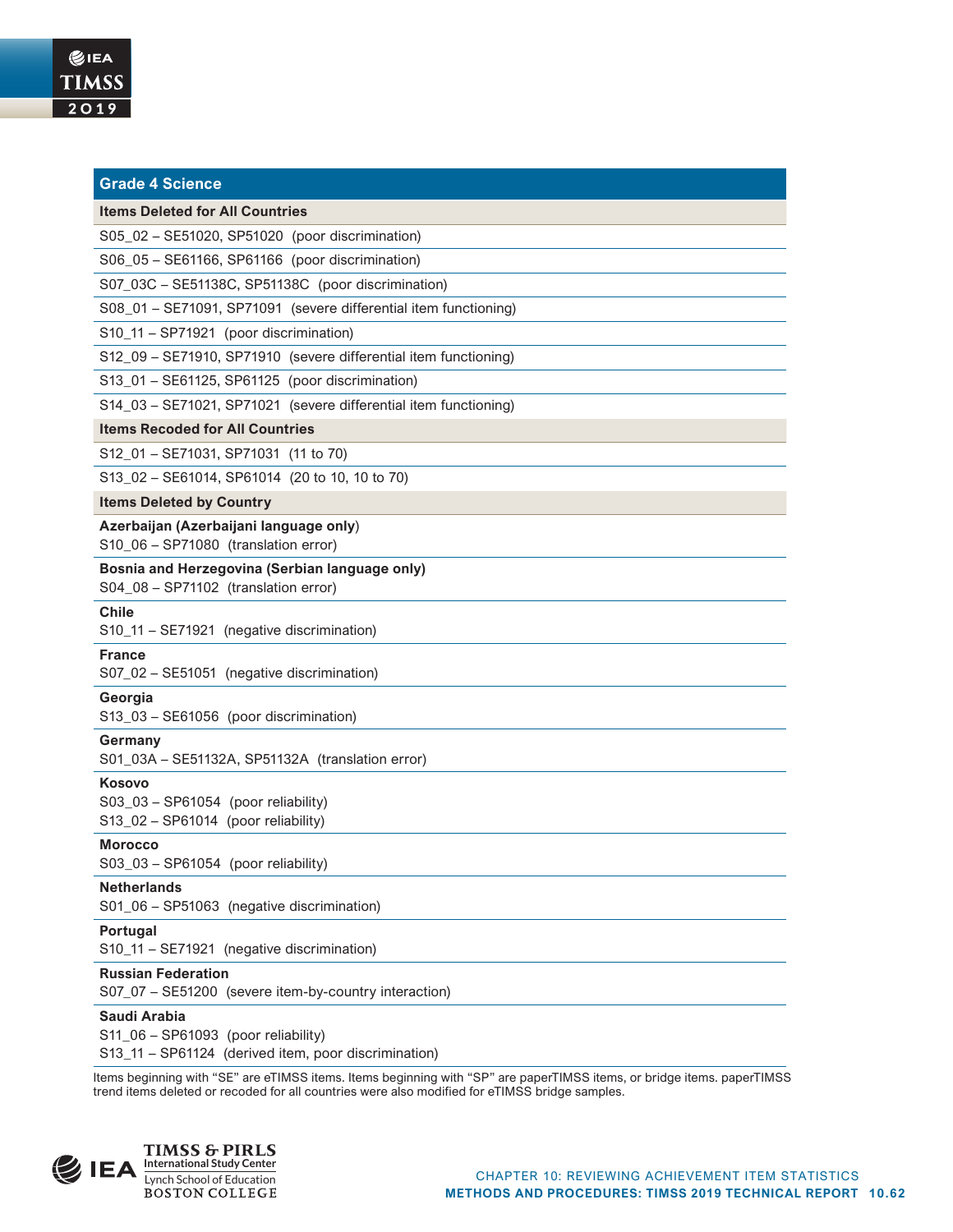|  | <b>Grade 8 Mathematics</b> |
|--|----------------------------|
|  |                            |
|  |                            |

### **Items Deleted for All Countries**

M06\_07 – ME62342, MP62342 (poor discrimination)

M09\_12B – ME62345B, MP62345B (derived item, poor discrimination)

M10\_03 – ME72038, MP72038 (severe differential item functioning)

M12\_14B – ME72211B, MP72211B (severe differential item functioning)

M13\_12 – ME62048, MP62048 (derived item, poor discrimination)

#### **Items Recoded for All Countries**

M03\_13 – ME62254, MP62254 (20 to 10)

M07\_08 – ME52087, MP52087 (20 to 10, 10 to 70)

M08\_09B – ME72128B, MP72128B (10 to 20, 70 to 10)

#### **Items Deleted by Country**

# **Georgia**

M02\_03 – ME72017 (poor discrimination) M03\_06 – MP62351 (negative discrimination)

### **Kazakhstan (Kazakh language only)**

M10\_15 – MP72206 (translation error) M12\_09A – MP72110A (translation error) M12\_09B – MP72110B (translation error) M12\_12 – MP72229 (translation error)

# **Lebanon**

M09\_07 – MP62350 (negative discrimination)

# **Saudi Arabia**

M03\_02 – MP62139 (translation error) M05\_12 – MP52502 (translation error)

Items beginning with "ME" are eTIMSS items. Items beginning with "MP" are paperTIMSS items, or bridge items. paperTIMSS trend items deleted or recoded for all countries were also modified for eTIMSS bridge samples.